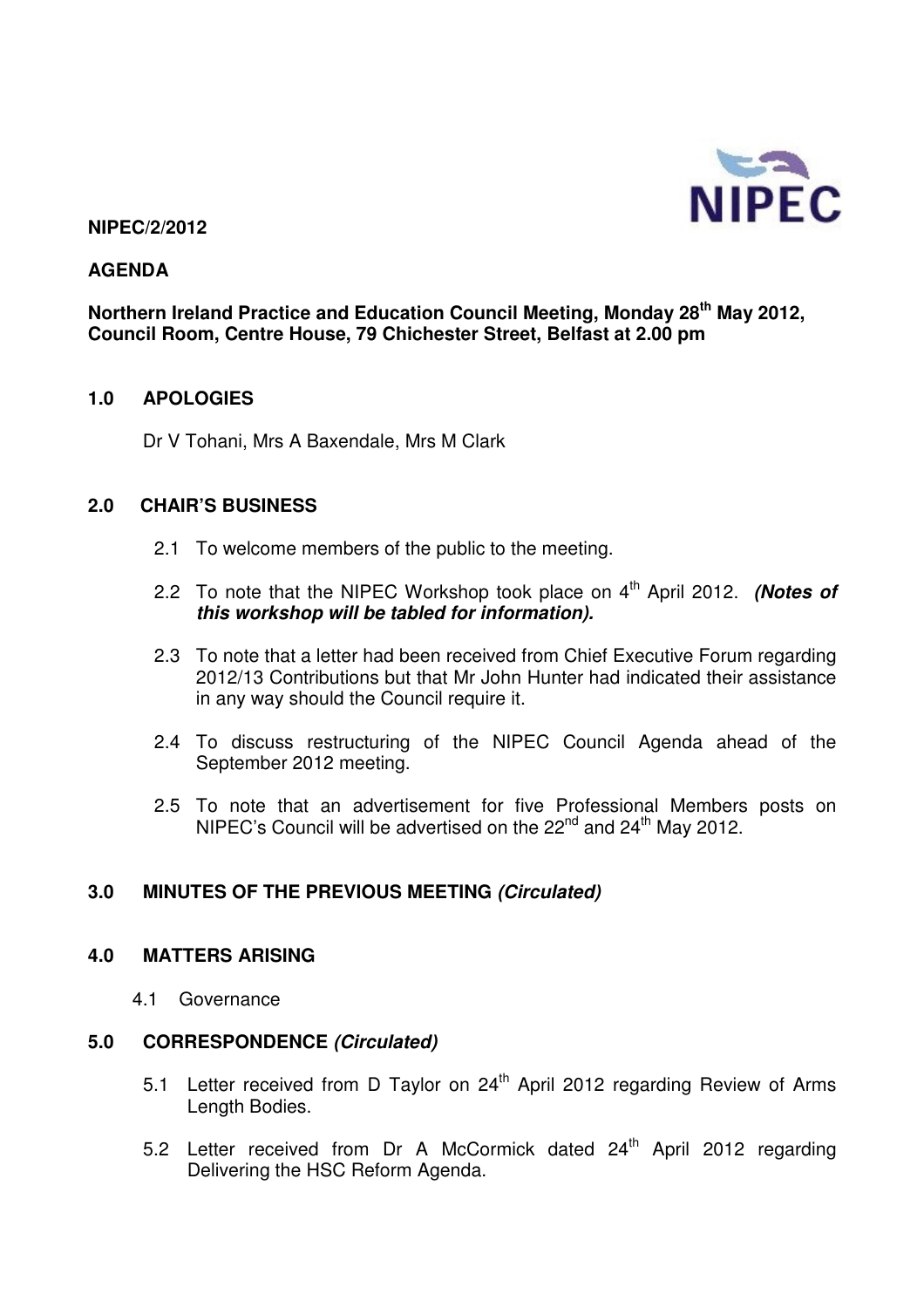5.3 4 Country Report 'Strengthening the commitment' The Report of the UK Modernising Learning Disabilities Nursing Review for information.

# **6.0 CONSULTATION ACTIVITY (Circulated)**

# **7.0 CHIEF EXECUTIVE'S REPORT (to be tabled)**

- 7.1Update on NIPEC Projects **(Circulated)**
- 7.2Presentation on Team Leader Project **(Circulated) Carole McKenna**

# **8.0 HEAD OF CORPORATE SERVICES REPORT (Circulated)**

8.1 Copy of a financial 'Executive Management Summary for Council' **(Circulated)**

# **9.0 REPORT FROM STANDING COMMITTEE (Circulated)**

- 9.1 Confirmed Minutes of the Audit Committee Meeting AC/1/2011 held on 28<sup>th</sup> February 2012.
- 9.2 Unconfirmed Minutes of the Audit Committee Meeting AC/2/2012 held on 25th April 2012 **(to be tabled)**
- 9.3 A copy of the Audit Committee Annual Report of Activity and Assurance to the Council for the year ended 31<sup>st</sup> March 2012. *(Circulated)*

# **10.0 CHIEF NURSING OFFICER UPDATE**

### **11.0 ANY OTHER BUSINESS**

Copy of draft Business Plan 2012/13 for approval. **(This will be put onto the NIPEC Council Members Confidential Section of the website)** 

# **12.0 DATE, TIME AND VENUE OF NEXT MEETING**

An Extra Ordinary Council Meeting will be held on the 26<sup>th</sup> June 2012 at 11.15 am. The next public meeting of NIPEC Council will be held on the 5<sup>th</sup> September 2012 at 2.00 pm. Both of these meetings will be held in the Council Room, Centre House, 79 Chichester Street, Belfast.

### **At this point the public will be asked to leave the meeting due to the confidential nature of further business.**